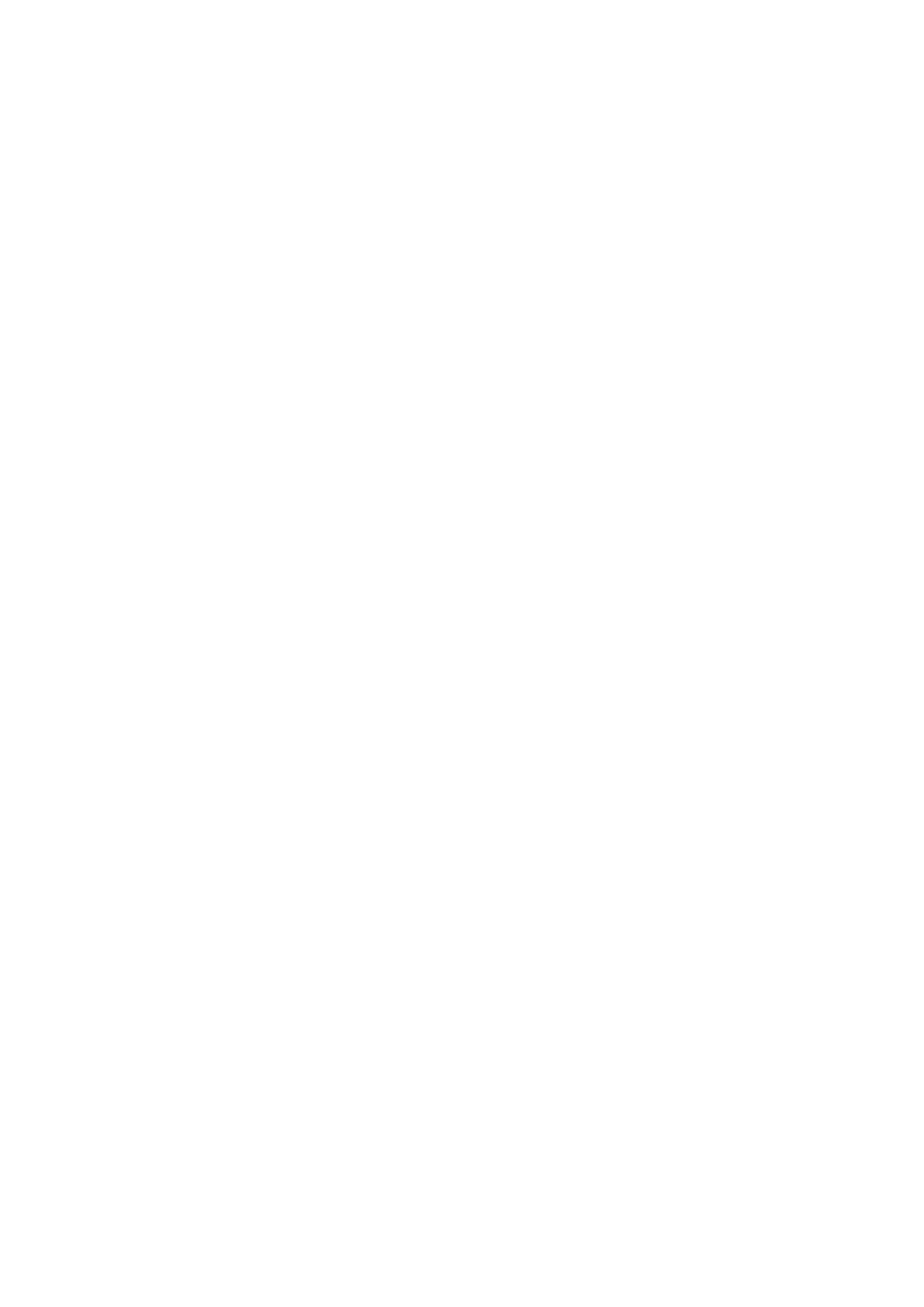## Bohrapparate und Sägen | *Drills and Saws*



### **1-15-805-10**  $1 - 6$  mm

Universal-Bohrfutter mit T-Griff, Durchgangsbohrung: Ø5.2mm *Universal chuck with T-handle, through hole: Ø5.2mm*



Bohrfutter mit Röhm-Futter und T-Griff, mit Schlüssel (1-20-310-25) Durchgangsbohrung: Ø6.1mm

*Chuck with Röhm-chuck and T-handle, with key (1-20-310-25) through hole: Ø6.1mm*



Bohrfutter mit Jacobs-Futter und T-Griff mit Schlüssel (1-20-310-20) Durchgangsbohrung: Ø5.2mm

*Chuck with Jacobs-chuck and T-handle with key (1-20-310-20) through hole: Ø5.2mm*



Universal-Bohrfutter mit T-Griff und Sicherung Durchgangsbohrung: Ø6.1mm

*Universal chuck with T-handle and reverse lock, through hole: Ø6.1mm*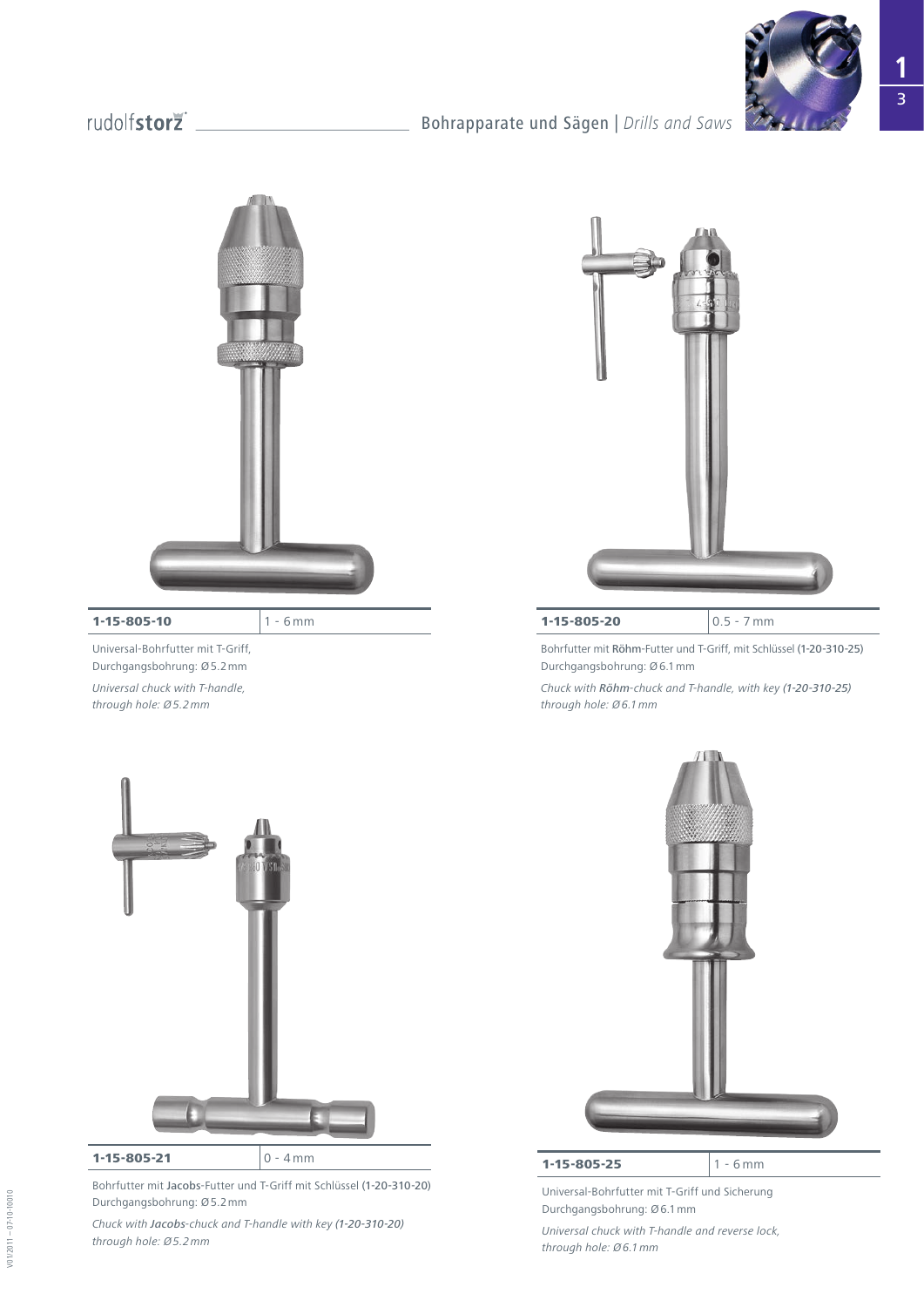

## Bohrapparate und Sägen | *Drills and Saws*



**U** 

## BUNNEL **1-20-310-10**  $0.5 - 7 \text{ mm}$ Handbohrapparat mit Röhm-Futter und Schlüssel (1-20-310-25) Durchgangsbohrung: Ø4.0mm

*Hand drill with Röhm-chuck and key (1-20-310-25) through hole: Ø4.0mm*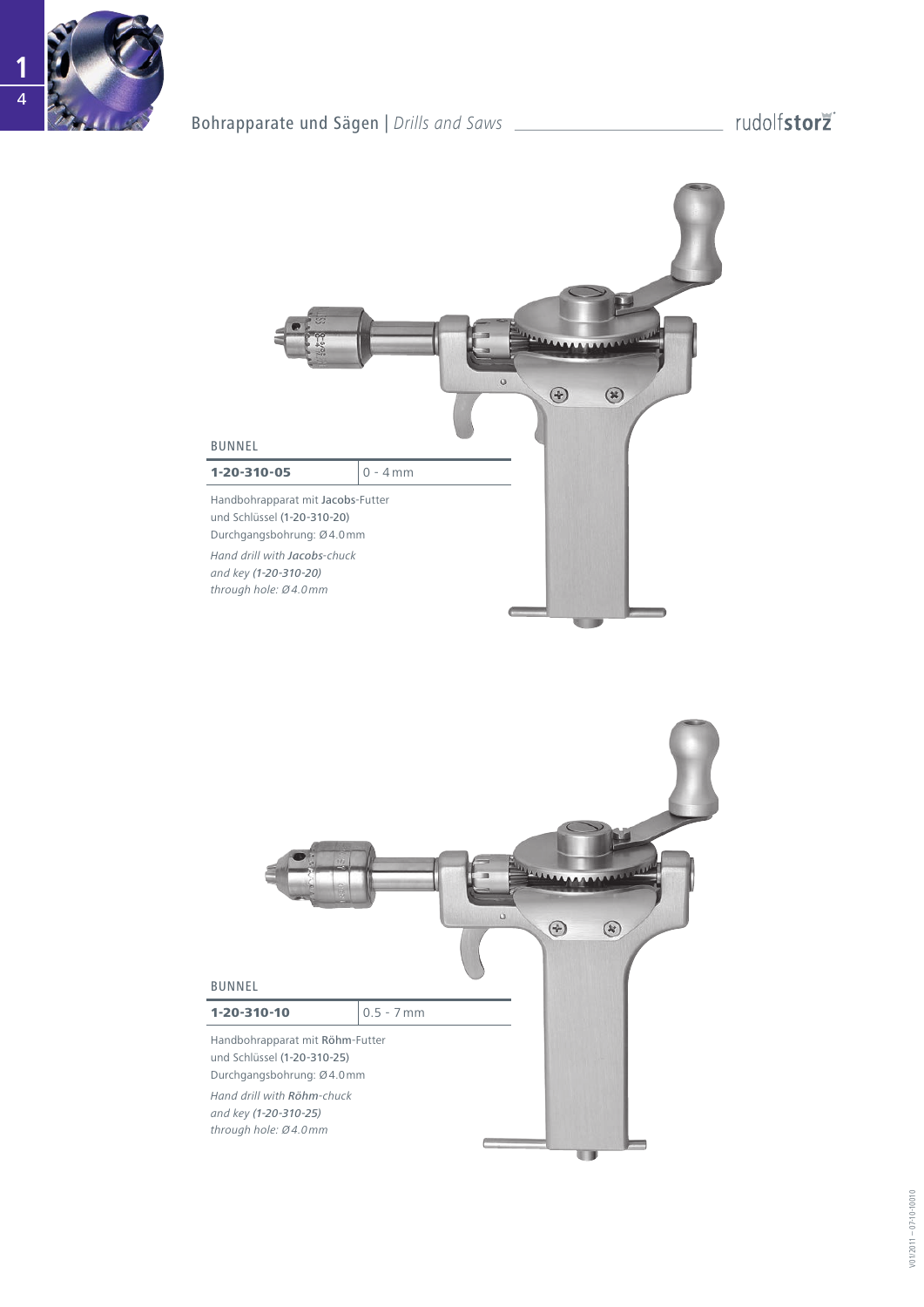





und Schlüssel (1-20-310-20) Durchgangsbohrung: Ø4.0mm

*Hand drill with Jacobs-chuck and key (1-20-310-20) through hole: Ø4.0mm*